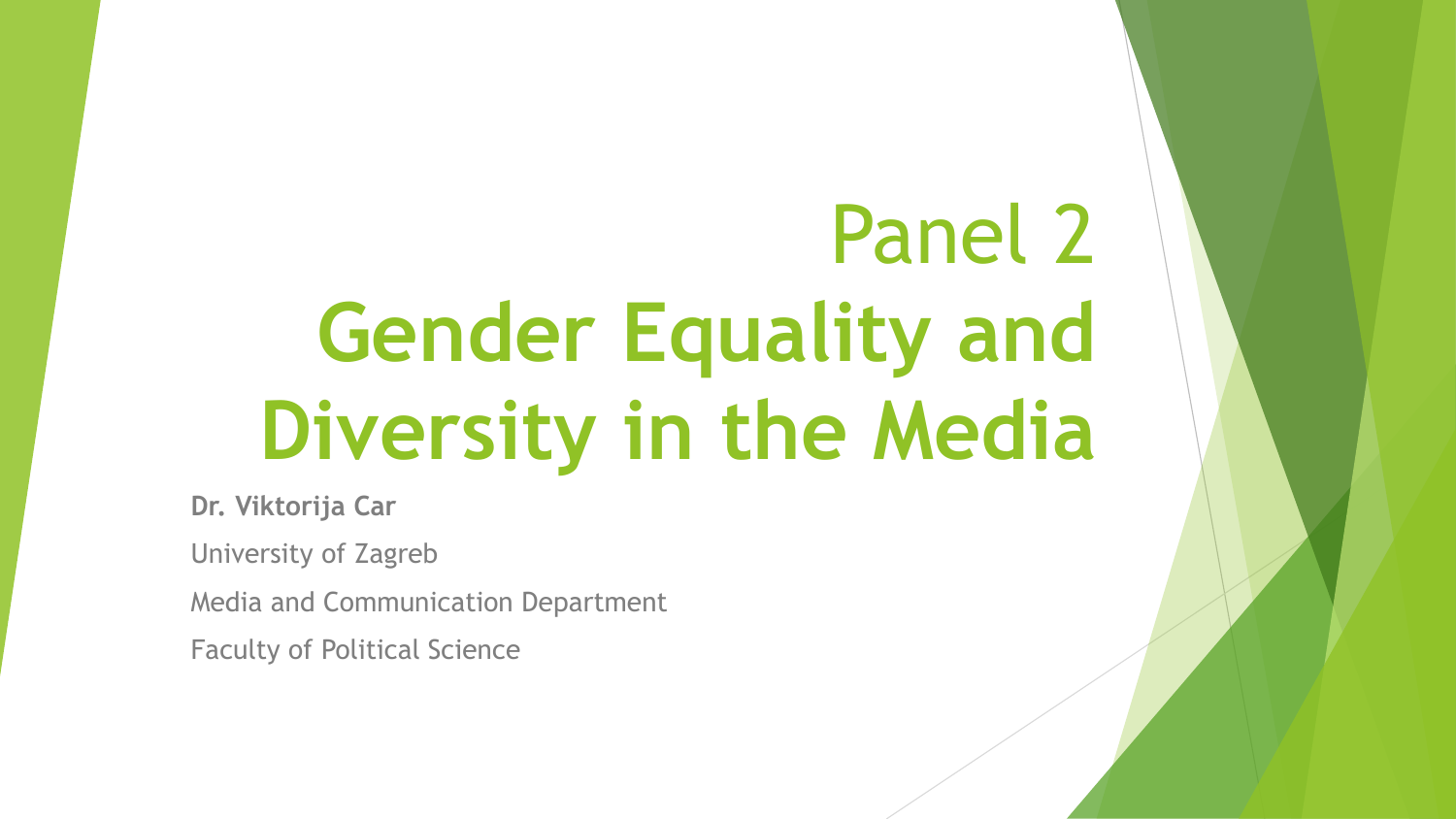### Women in primetime TV newscasts 2009-2013

with students: Karolina Leaković, Anja Stević and Jelena Stipović

Publication available on:<https://hrcak.srce.hr/185526> Sample:

- HTV, NovaTV and RTL primetime TV newscasts
- representative sample of TV news reports, startified by week days – total sample of **3,148** TV news reports
- Dnevnik HTV-a: 939
- Dnevnik NoveTV: 1,228
- Vijesti RTL-a: 981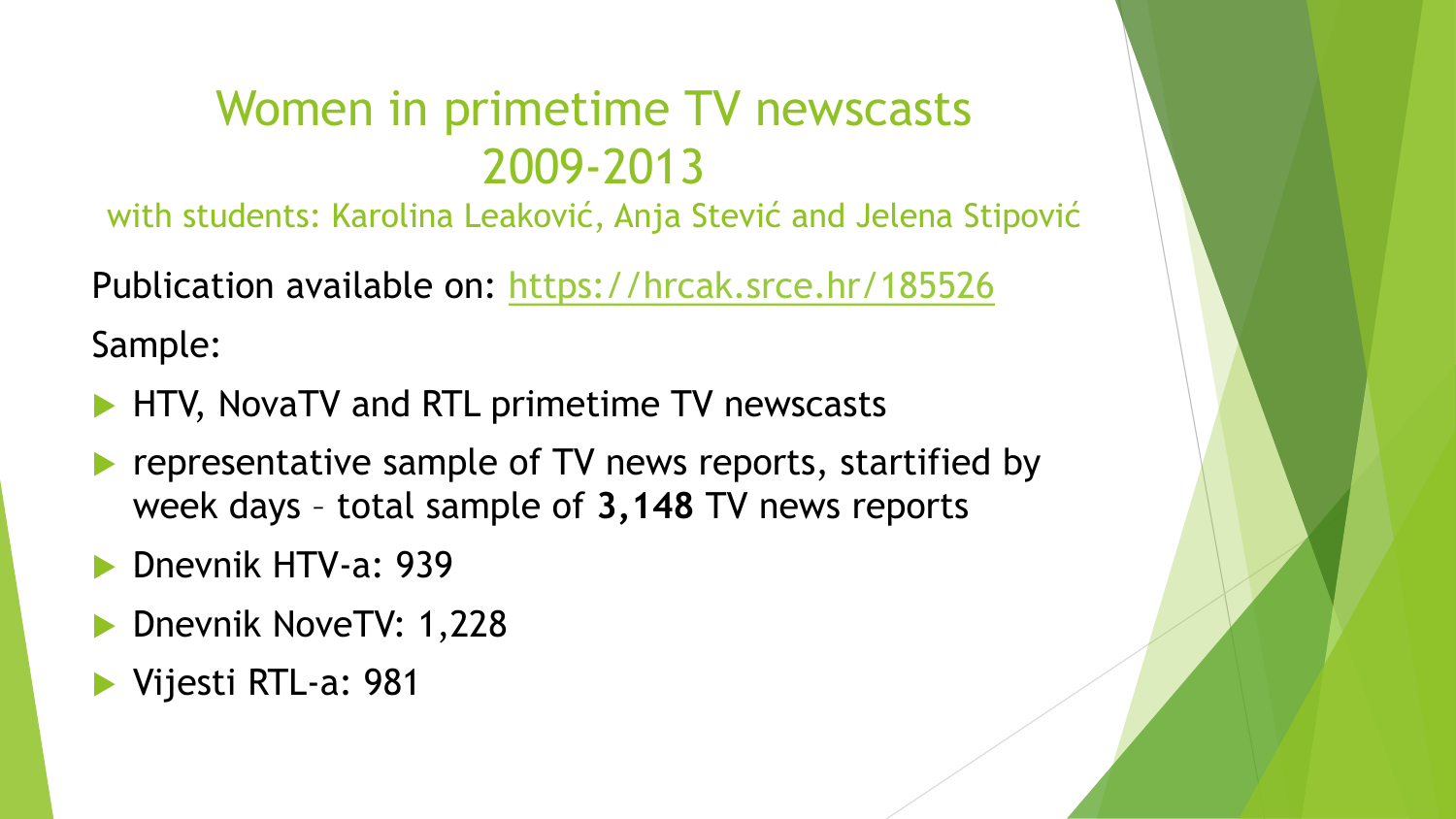

### MAIN PROTAGONIST

Men Gender neutral **Nomen**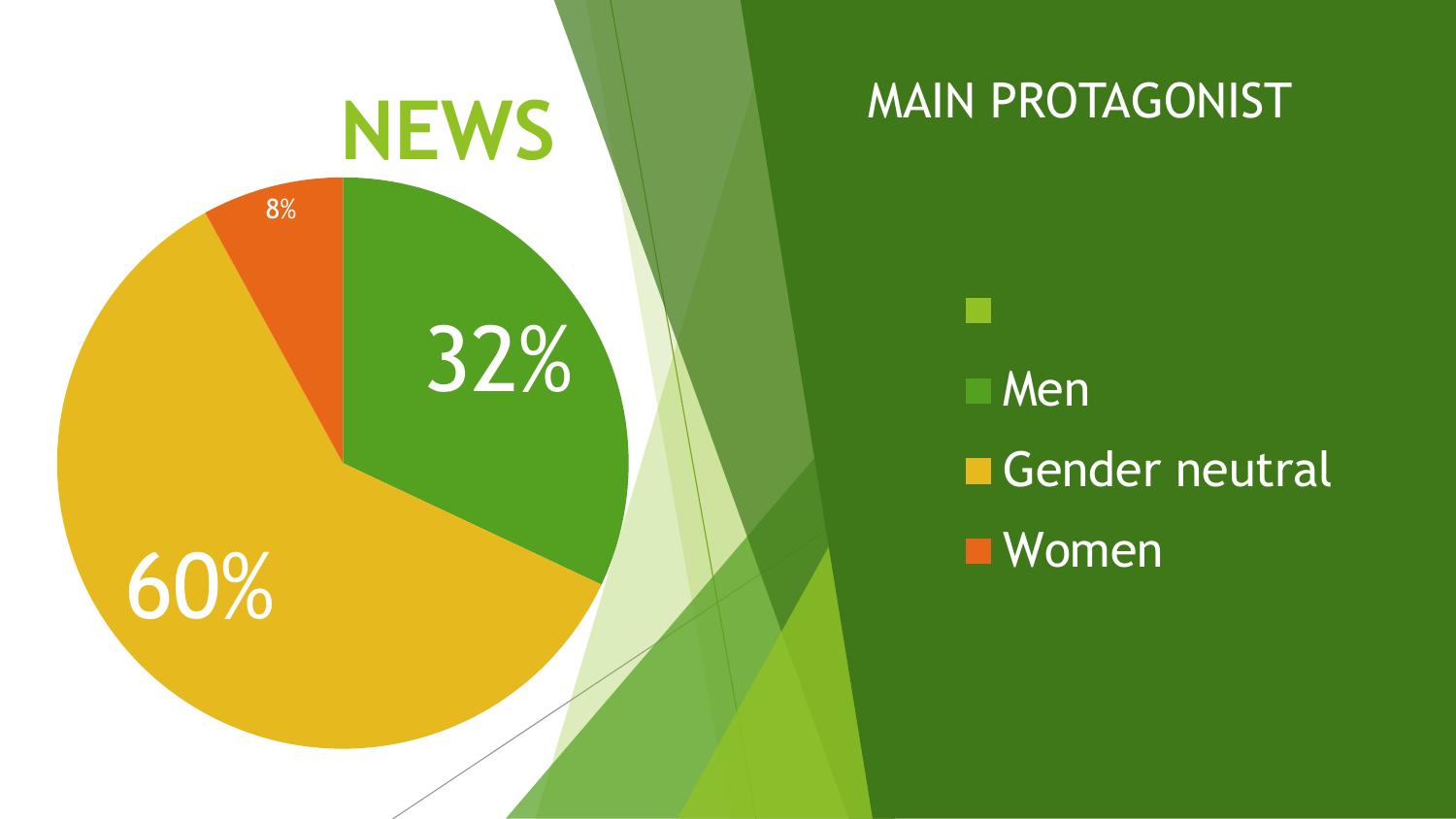

### MAIN PROTAGONIST

Women Men Gender neutral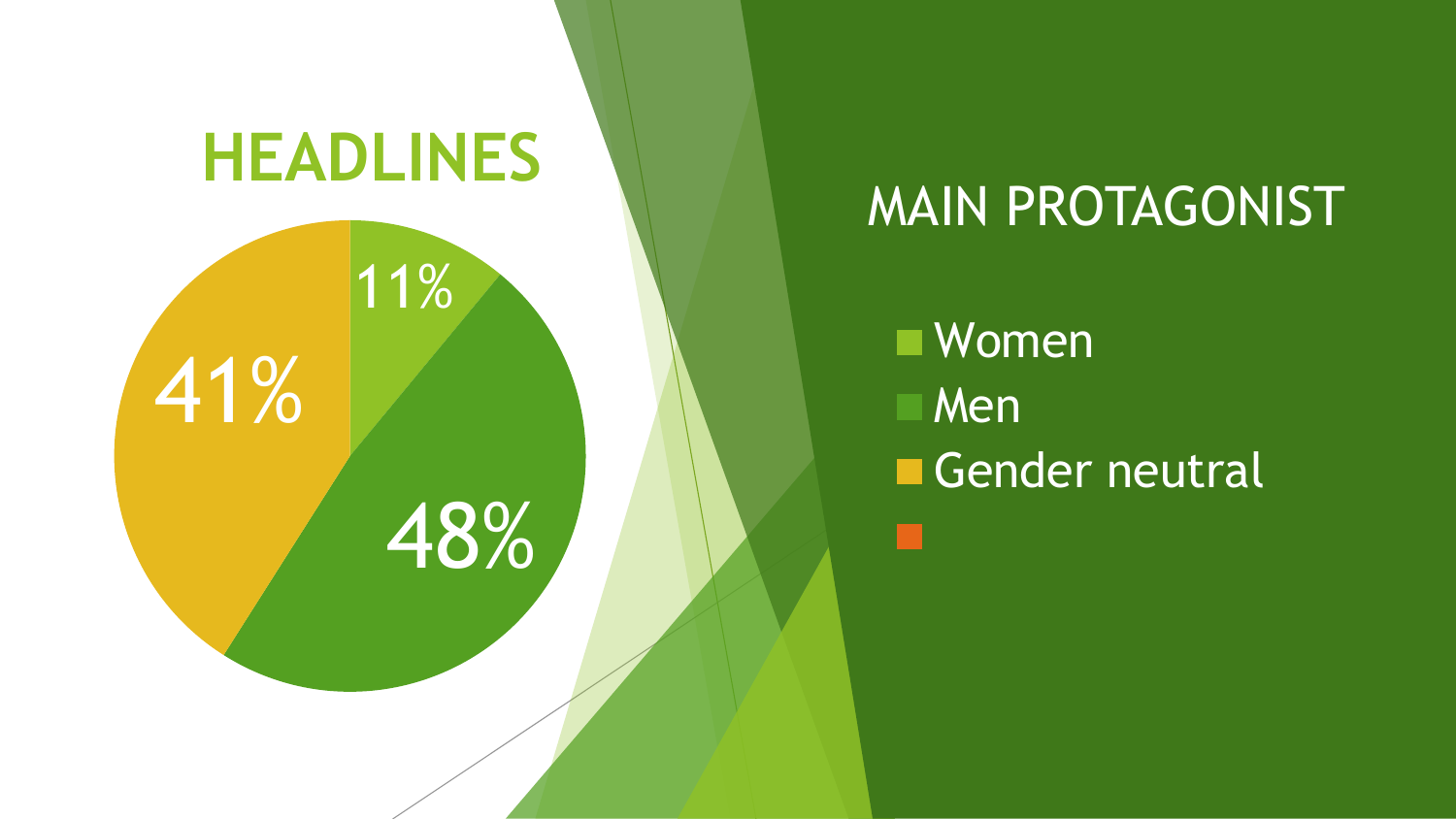

**No p. source Men Both Women**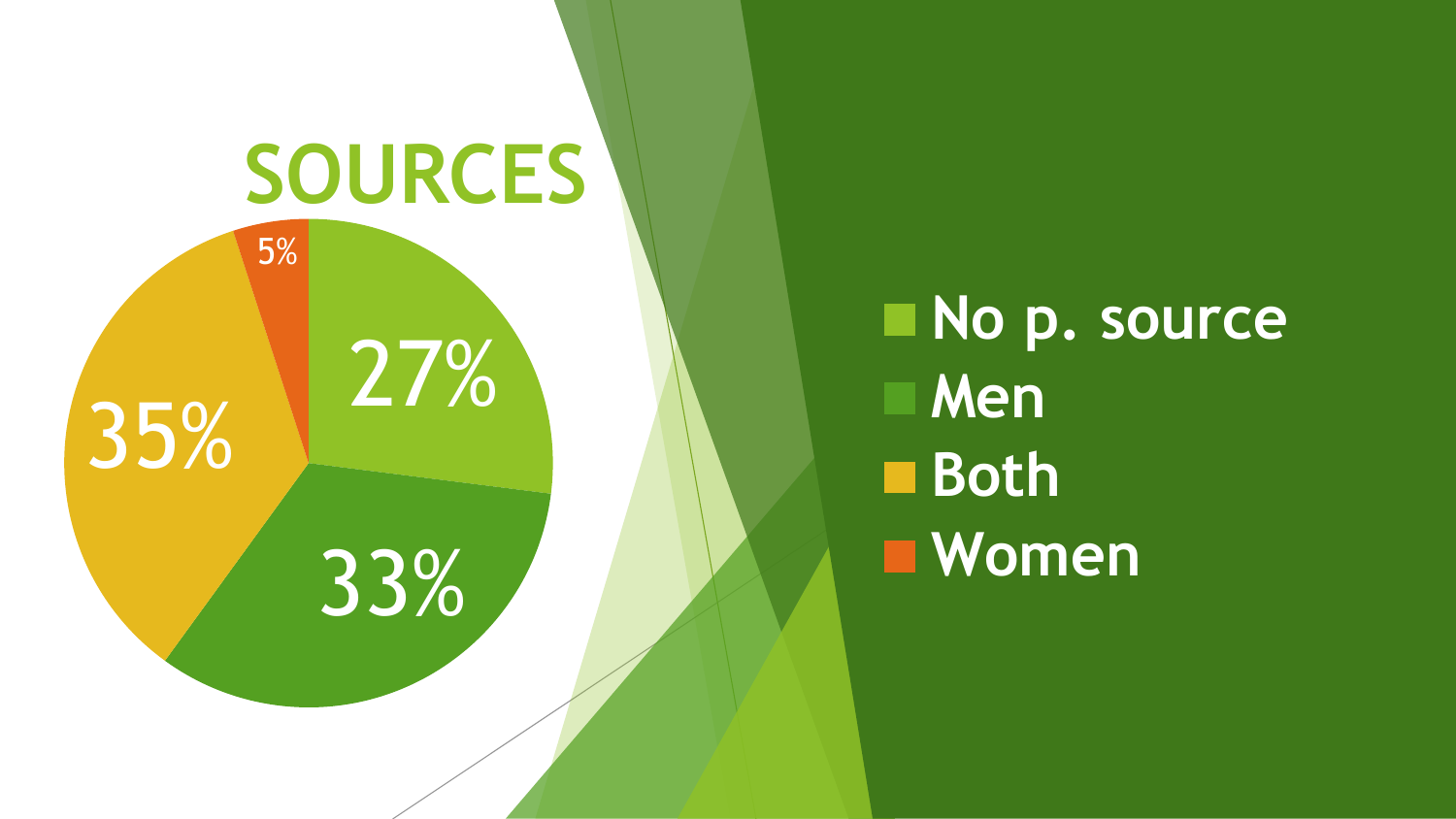### WHO ARE THESE WOMEN

**Politicians** (Prime Minister was a woman 2009-2011) **Citizens Celebrities** 

**Public servants**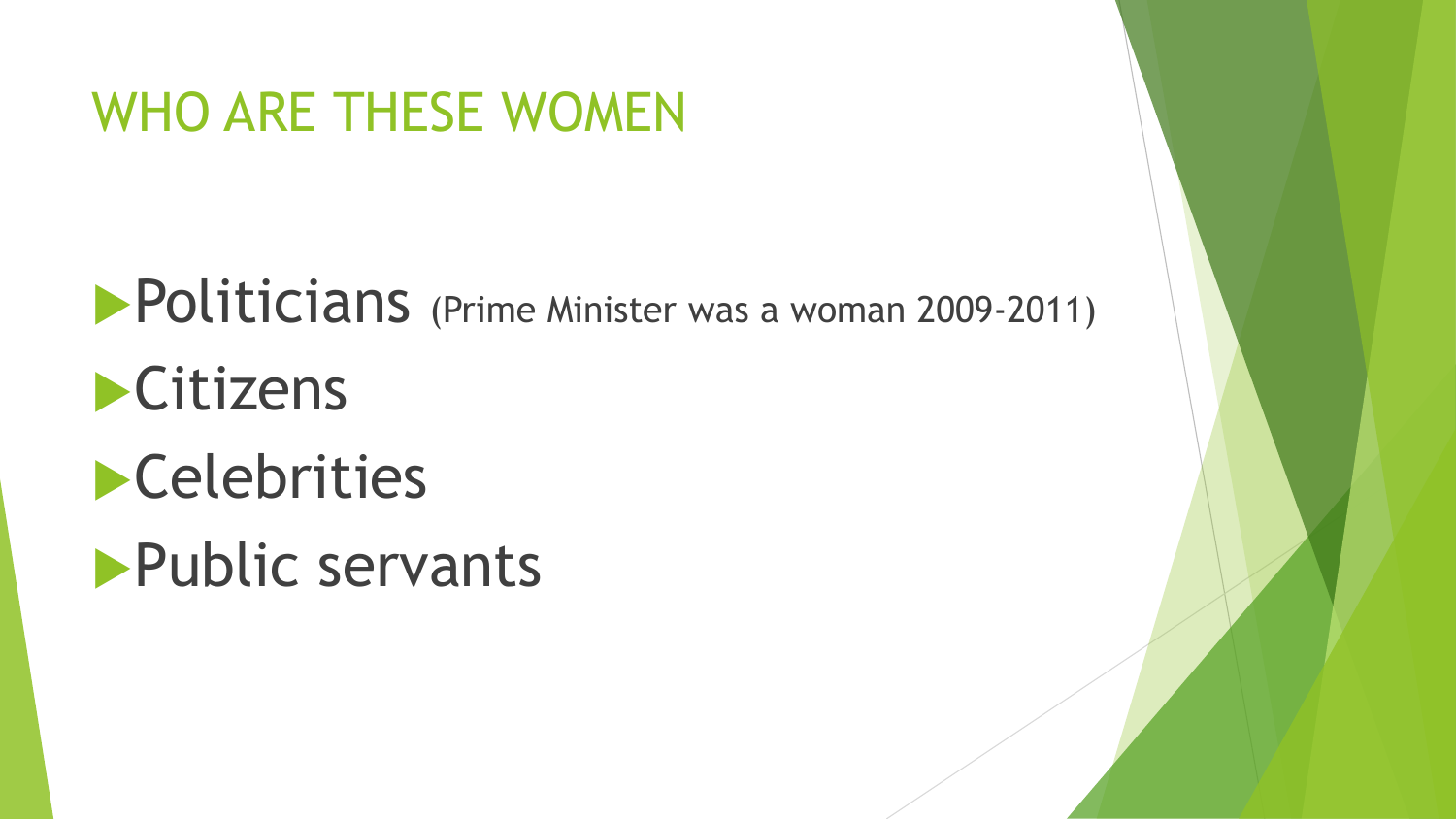# 24% 33% 43% **AUTHORS**

WHO MAKES THE NEWS

**Men Newsroom Nomen**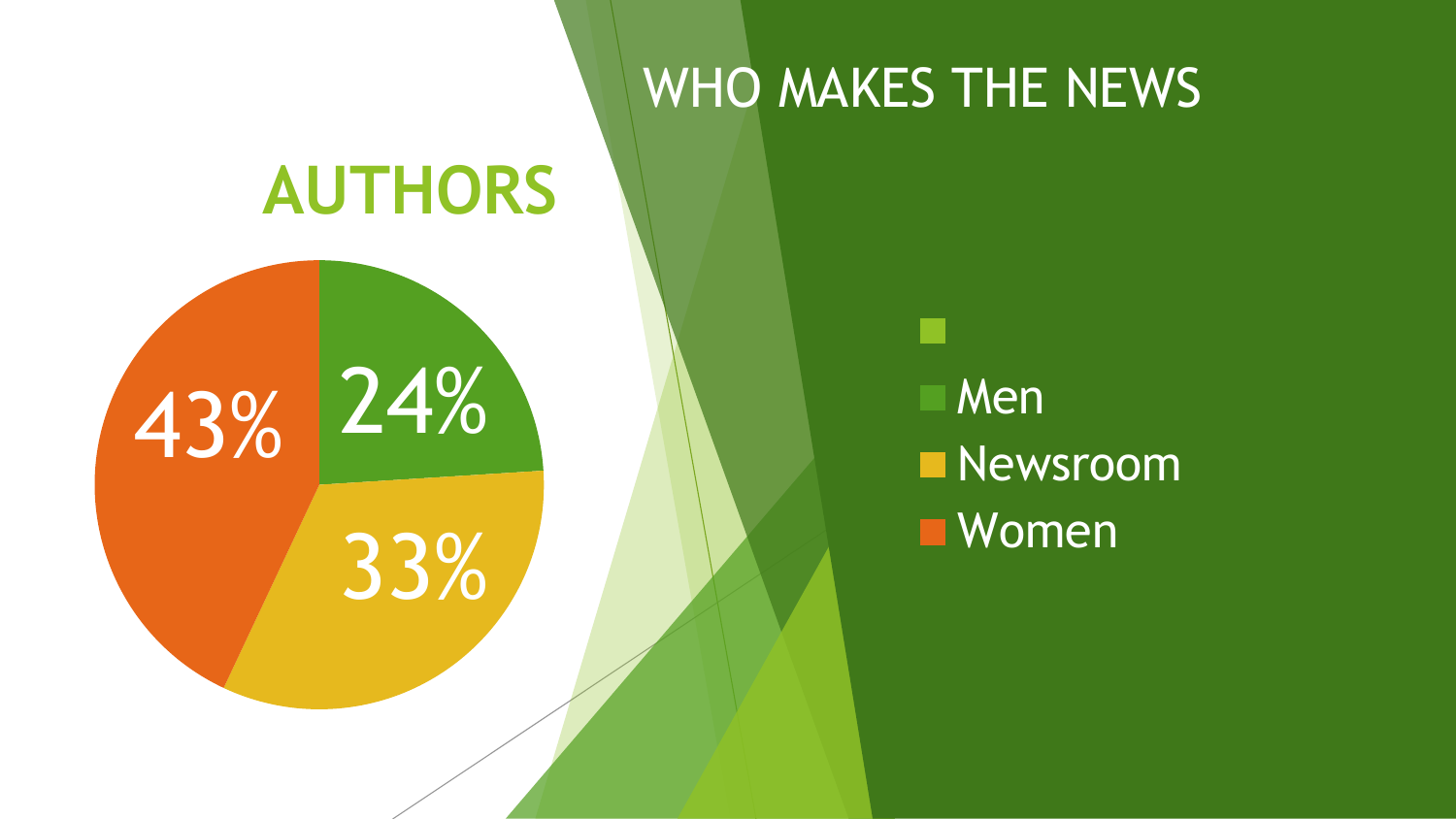

HTV (IMS): Katarina Periša Čakarun

NovaTV: Ksenija Kardum

RTL: Željka Marijanović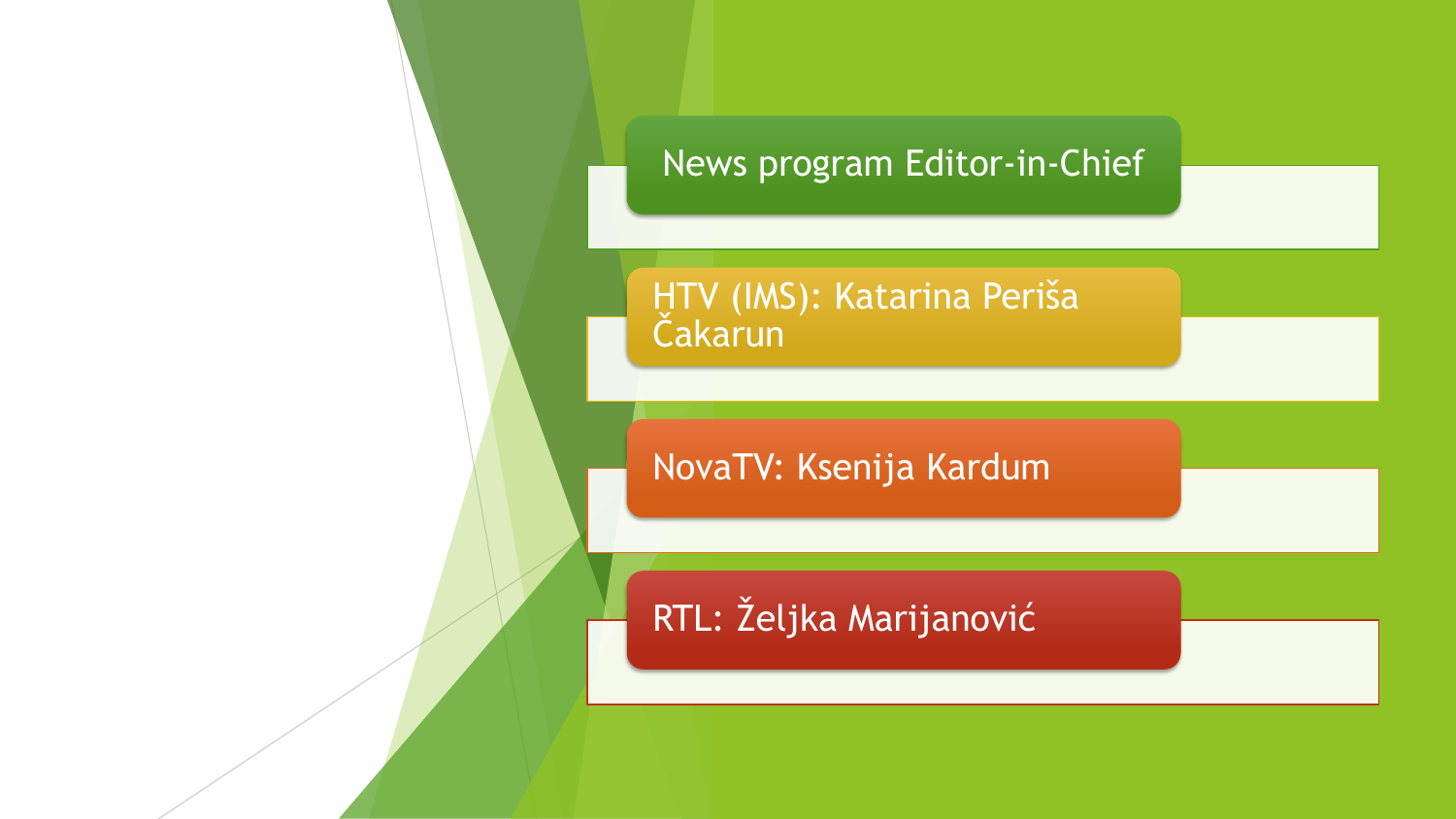### Women in primetime TV newscasts 2017-2018

with student Marijana Krištof

Publication available on: <https://repozitorij.fpzg.unizg.hr/islandora/object/fpzg:977>

Sample:

- HTV, NovaTV and RTL primetime TV newscasts
- representative sample of TV news reports, startified by week days – total sample of 72 TV newscasts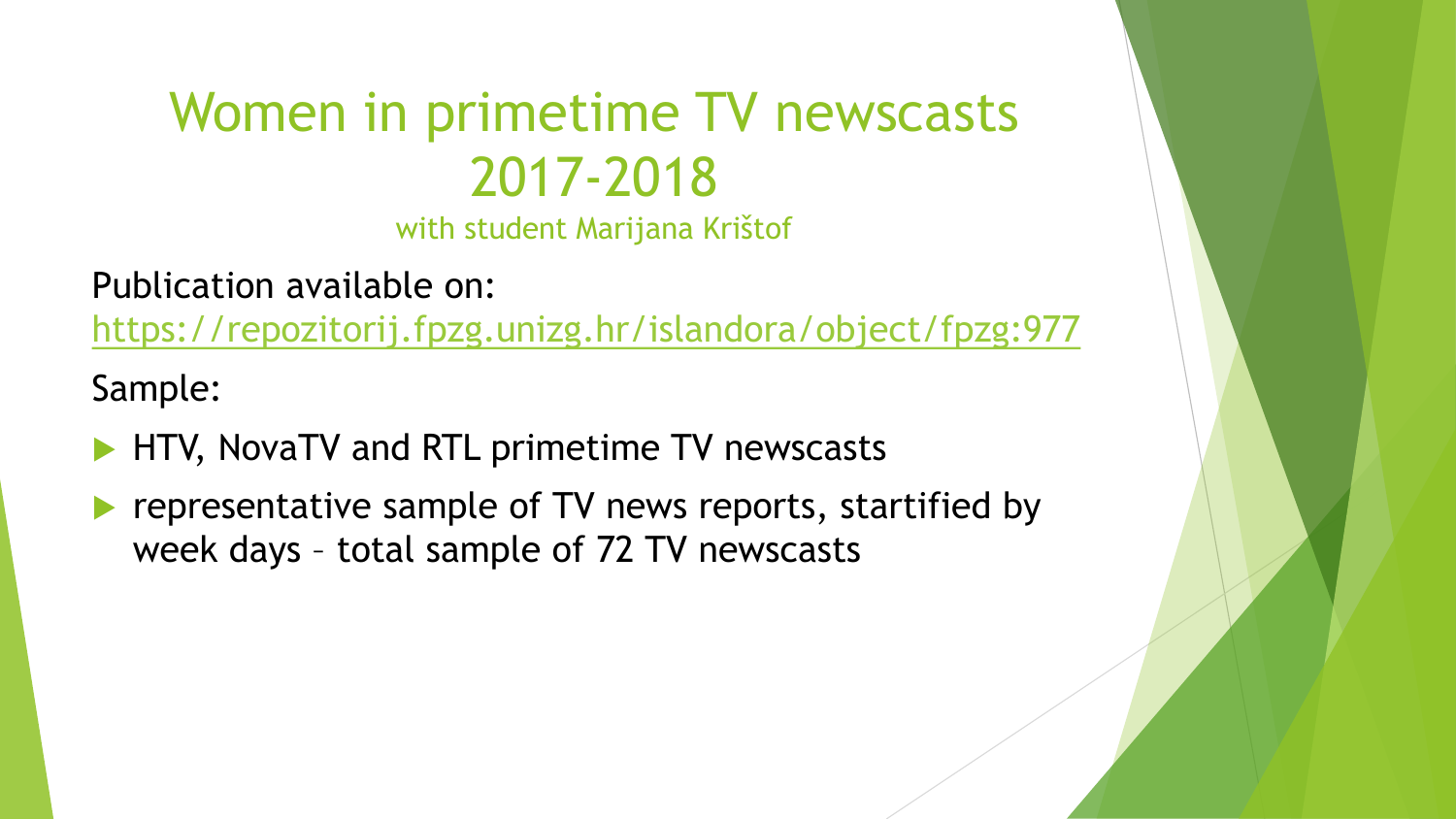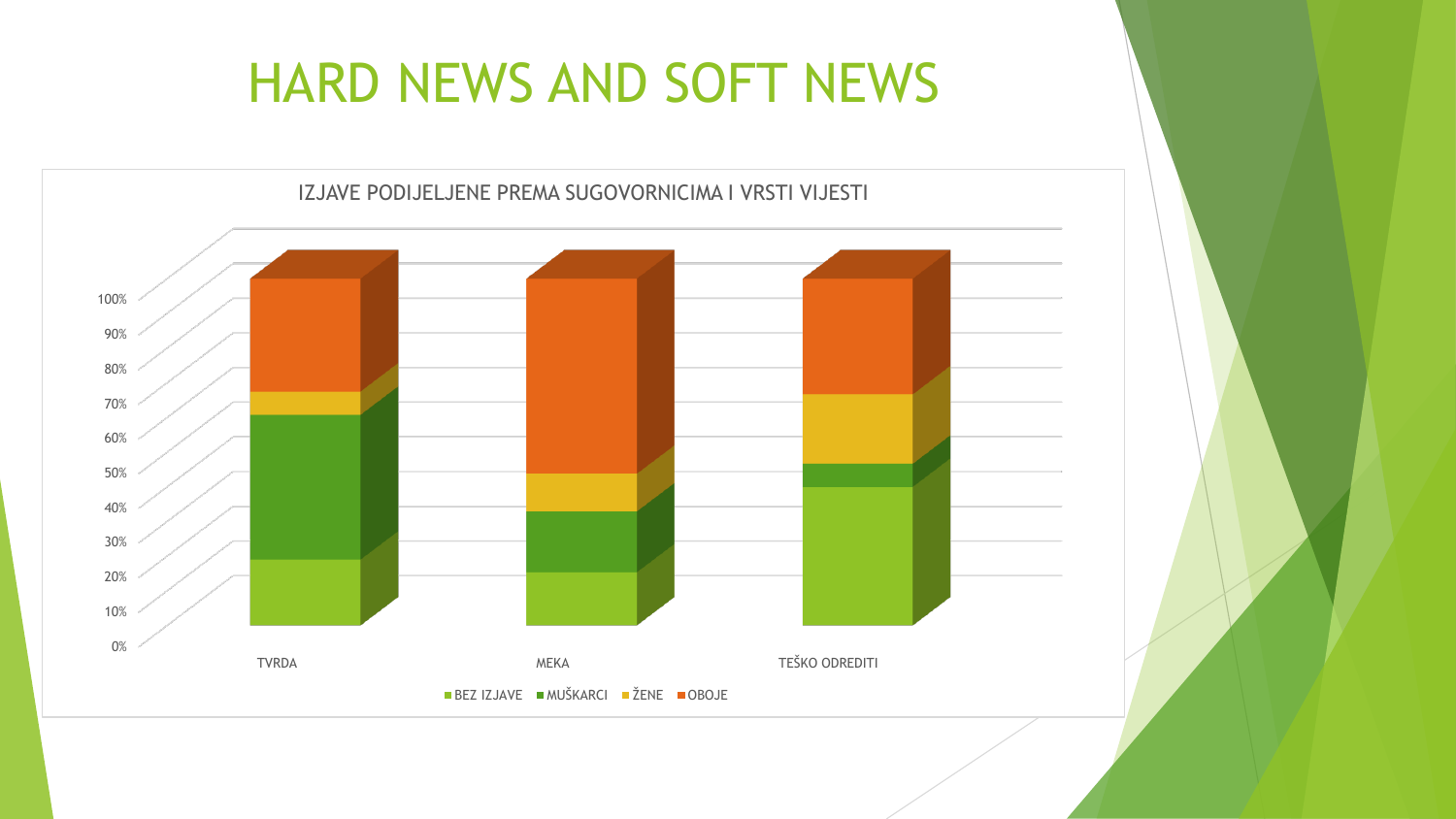### **JOURNALISM STUDENTS IN CROATIA**

#### **publication available on:**

[https://www.academia.edu/29963612/Car\\_Viktorija\\_Radojkovi%C4%87\\_Miroljub\\_and\\_Zlateva\\_Manuela\\_eds\\_2016\\_Require](https://www.academia.edu/29963612/Car_Viktorija_Radojkovi%C4%87_Miroljub_and_Zlateva_Manuela_eds_2016_Requirements_for_Modern_Journalism_Education) ments for Modern Journalism Education